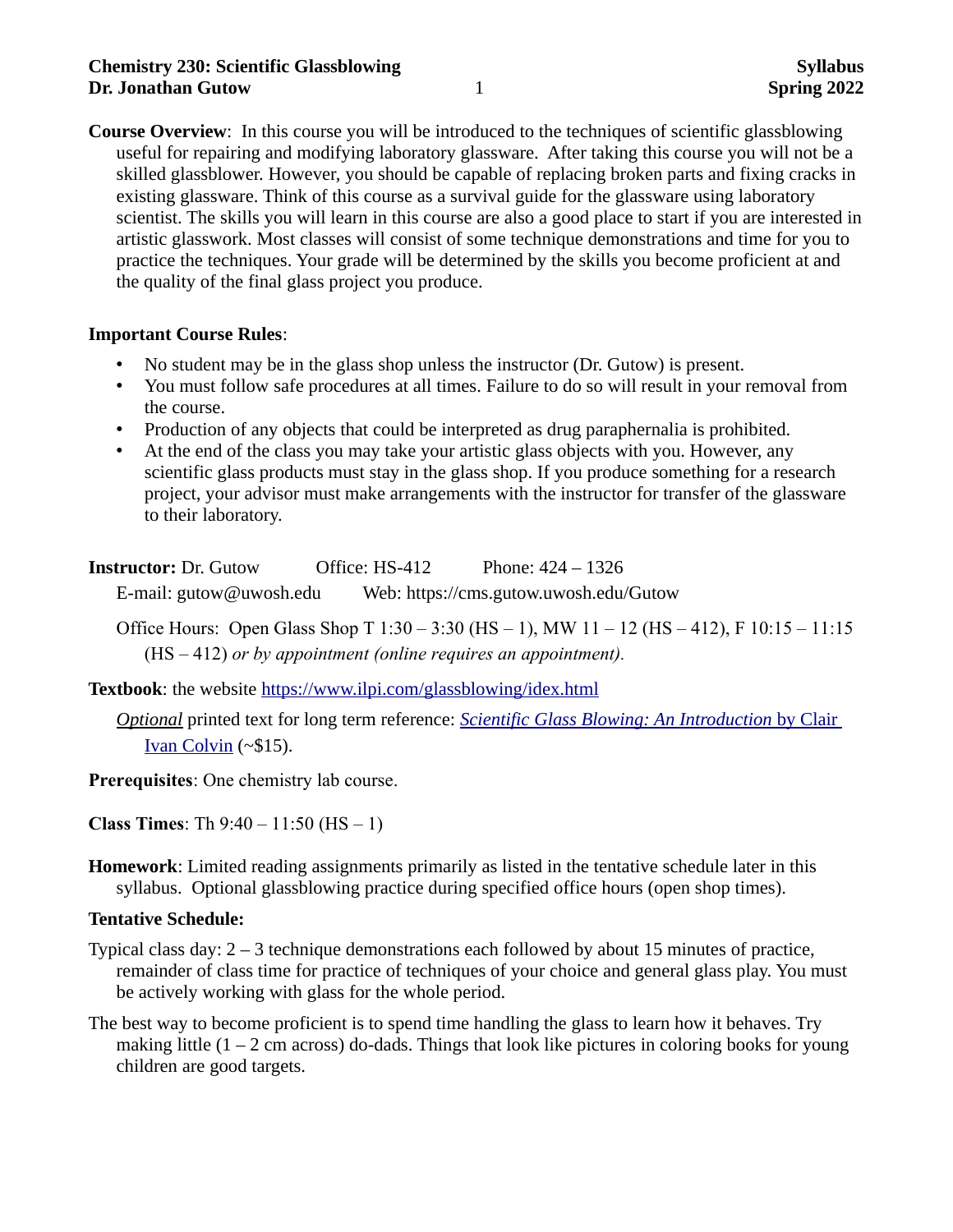| Week:<br>Class Day | <b>Topics</b>                                                                                                 | Reading at<br>http://www.ilpi.com/glassblowing/index.html                                                                                         |
|--------------------|---------------------------------------------------------------------------------------------------------------|---------------------------------------------------------------------------------------------------------------------------------------------------|
| 1:2/3              | Cutting glass, torch safety, torch safety<br>certification, fire polishing, rod play,<br>stress and annealing | From General Information: About this site;<br>What is scientific glassblowing?; Stress and<br>Strain. From the Basic Tutorials: $1 - 6$ , $8 - 9$ |
| 2:2/10             | Crack repair, hole repair                                                                                     |                                                                                                                                                   |
| 3:2/17             | test tube ends, tube bending, rod re-<br>enforcing, baubles                                                   | Basic Tutorials: 10 and 13.                                                                                                                       |
| 4:2/24             | Butt seals, T-seal, lathe demo, lathe<br>rotation                                                             | Basic Tutorials: $11 - 12$                                                                                                                        |
| 5:3/3              | Tapered butt seals, lathe rotation<br>continued                                                               | <b>Basic Tutorials: 11</b>                                                                                                                        |
| 6:3/10             | Seal-offs (ambient and evacuated), Glass<br>saw, lapping, lathe rotation continued                            | <b>Basic Tutorials: 15</b>                                                                                                                        |
| 7:3/17             | Ring seals, lathe rotation, practice                                                                          | <b>Basic Tutorials: 16</b>                                                                                                                        |
|                    | <b>Spring Break</b>                                                                                           |                                                                                                                                                   |
| 8:3/31             | Practice, skills certification                                                                                |                                                                                                                                                   |
| 9:4/7              | Practice, skills certification, begin projects<br>if certified in all skills.                                 |                                                                                                                                                   |
| 10:4/14            | Practice, skills certification, projects                                                                      |                                                                                                                                                   |
| 11: 4/21           | Practice, skills certification, projects,<br>baubles                                                          |                                                                                                                                                   |
| 12:4/28            | Practice, skills certification, projects,<br>baubles                                                          |                                                                                                                                                   |
| 13:5/5             | Projects, baubles                                                                                             |                                                                                                                                                   |
| 14: 5/12           | Projects, baubles                                                                                             |                                                                                                                                                   |

- **Grading**: Your grade will be calculated on a four point scale. It will be based 66% on your demonstrated proficiency at 12 skills as described below. The remaining 34% of the grade will be determined by your final project, which will be graded as specified below.
- More than one missed lab or routinely not making use of the full scheduled lab period will result in a grade of F. Lab time missed because of illness can be made up with consent of the instructor during the scheduled open lab (office hour) times.
- The rough grading cutoffs will be:  $A/A > 3.5$ ,  $B+/B/B > 2.5$ ,  $C+/C/C > 1.5$ ,  $D+/D > 0.8$ ,  $F < 0.8$ . The instructor will not adjust the cutoffs upwards, but reserves the right to lower them.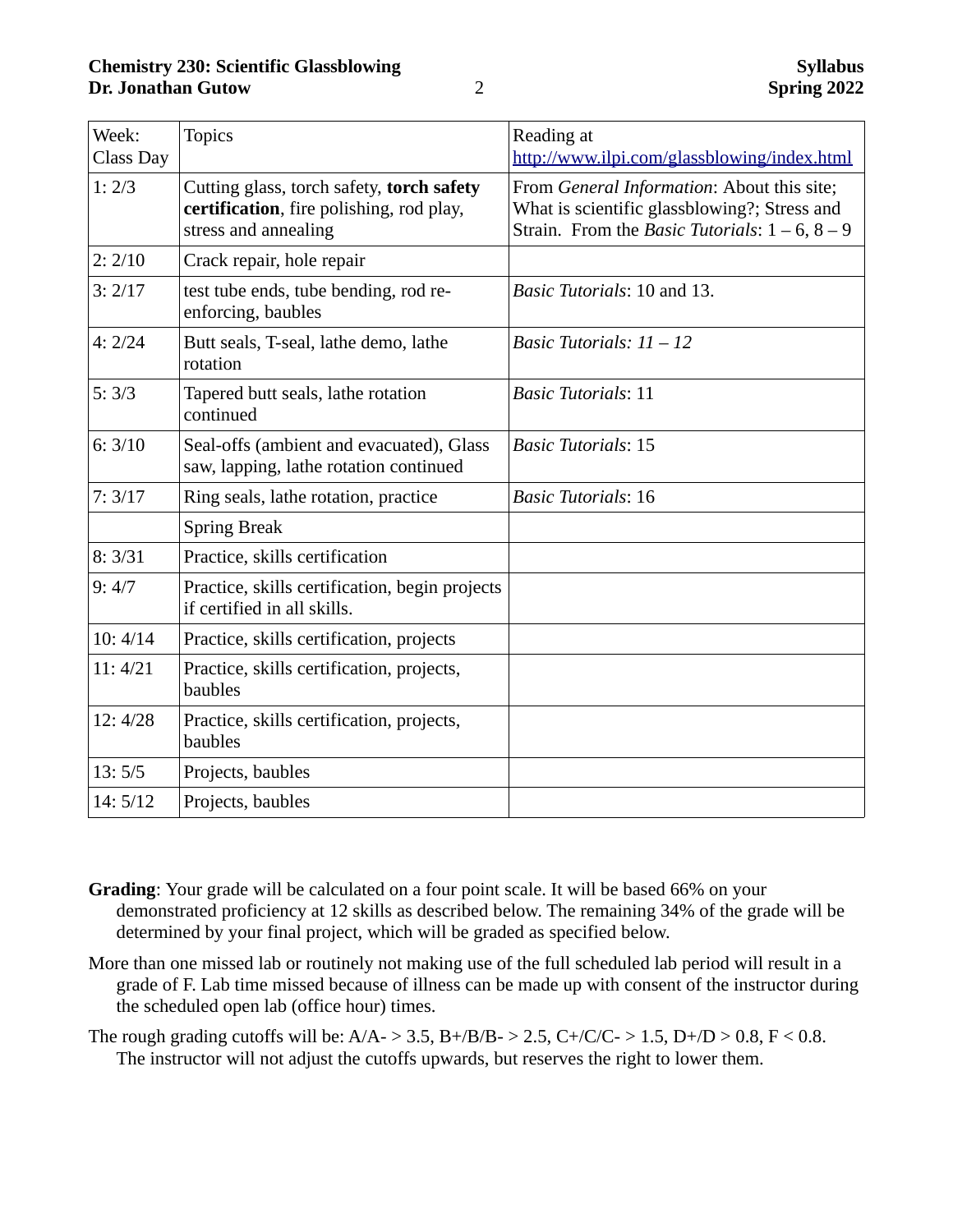# **Chemistry 230: Scientific Glassblowing**  Syllabus **Syllabus Dr. Jonathan Gutow** 3 **Spring 2022**

*Skills (66% of grade)* – listed roughly in the order easiest to hardest. Each of these skills will be graded based on your performance on a certification test which you can take as soon after spring break as you feel ready. You must use materials supplied by the instructor for certification in each of these skills.

| $\%$<br>Level (pts)                                           |          | Advanced (4)                                                                     | Intermediate/Proficient (3)                                                       | Novice (0)                                            |  |
|---------------------------------------------------------------|----------|----------------------------------------------------------------------------------|-----------------------------------------------------------------------------------|-------------------------------------------------------|--|
| <b>Torch Safety</b>                                           | 8        | Exhibits skills with specialty<br>torches.                                       | Safely handles lit torch and<br>follows proper lighting and shutoff<br>procedures | Is hazard to others or self.                          |  |
| Unable to tell crack location<br>Crack Repair<br>10           |          | Crack sealed but location visible                                                | Unable to seal crack                                                              |                                                       |  |
| Hole Repair                                                   | 10       | Unable to tell hole location                                                     | Hole sealed but location visible                                                  | Unable to seal hole                                   |  |
| 90 deg Bend<br>10                                             |          | Wall thickness even and<br>Wall thickness uneven<br>internal diameter consistent |                                                                                   | Not 90 degrees or internal<br>diameter grossly uneven |  |
| <b>Hand Annealing</b><br>10<br>(will be checked on<br>T-seal) |          | Polarimeter shows minimal<br>stress                                              | Joint can be handled                                                              | Joint cracks with handling                            |  |
| 8<br>Seal-Off(10 mm)                                          |          | Neither too much nor too<br>little glass.                                        | Sealed                                                                            | Not sealed                                            |  |
| <b>Test Tube End</b>                                          | 8        | Even thickness                                                                   | Sealed, but too thick or thin                                                     | Not sealed                                            |  |
| <b>Butt Seal</b>                                              | 10       | Nearly invisible                                                                 | Sealed but uneven                                                                 | Not sealed                                            |  |
| <b>Tapered Seal</b>                                           | 8        | Evenly tapered joint                                                             | Sealed but uneven                                                                 | Not sealed                                            |  |
| T - Seal                                                      | 10       | Even symmetric joint                                                             | Sealed but uneven                                                                 | Not sealed                                            |  |
| Rod Re-enforcing                                              | 8        | Firm smooth attachments<br>and smoothly bent or straight<br>rod                  | Firm but not completely melded<br>attachments. Rod may not be<br>smoothly bent.   | Attachments incompletely<br>melded and weak           |  |
| Ring Seal (8mm<br>inner, 16 mm outer)                         | $\Omega$ | Smooth even thickness seal                                                       | Sealed                                                                            | Not sealed                                            |  |

*Project (34% of grade)* – Plan your certifications so that you have a minimum of three weeks to work on this. You cannot start without an intermediate (proficient) rating on all skills except for the ring seal. The project must be done using tubing of at least 10 mm diameter. There must be at least one fire-polished open end that can be used to fill the project with water or pressurize it. The instructor will provide at least one option for people who are not comfortable designing the project on their own.

| Points              | $\frac{10}{6}$ | $\overline{4}$                 | 3                                                         | 2                                                |                                   | 0       |
|---------------------|----------------|--------------------------------|-----------------------------------------------------------|--------------------------------------------------|-----------------------------------|---------|
| Test Tube End       | 12             | $\geq 1$ perfect               | 1 thick                                                   | 1 thin                                           | 1 airtight                        | missing |
| <b>Butt Seal</b>    | 12             | $\geq 1$ perfect               | uneven                                                    | Obvious bubbles                                  | 1 airtight                        | missing |
| <b>Tapered Seal</b> | 12             | $\geq 1$ perfect               | uneven                                                    | Obvious bubbles                                  | 1 airtight                        | missing |
| T - Seal            | 12             | $\geq 1$ perfect               | uneven                                                    | Obvious bubbles                                  | 1 airtight                        | missing |
| 90 deg Bend         | 10             | $\geq$ 2 perfect               | $\geq$ 2 flawed                                           | 1 perfect                                        | 1 flawed                          | missing |
| Rod Re-enforcing    | 10             | $\geq 1$ perfect               | Bends not even<br>or straight<br>sections not<br>straight | Firm but not<br>completely melded<br>attachments | Weak attachments missing          |         |
| Seal-Off            | 10             | 1 perfect                      | Excessive glass                                           | Too fragile                                      | Not sealed                        | missing |
| Open end            | 12             | Undistorted, fire-<br>polished | Distorted fire-<br>polished                               | Undistorted no<br>polish                         | Distorted or<br>chipped no polish | missing |
| <b>Ring Seal</b>    | 10             | 1 airtight                     |                                                           | 1 attempted                                      |                                   | missing |